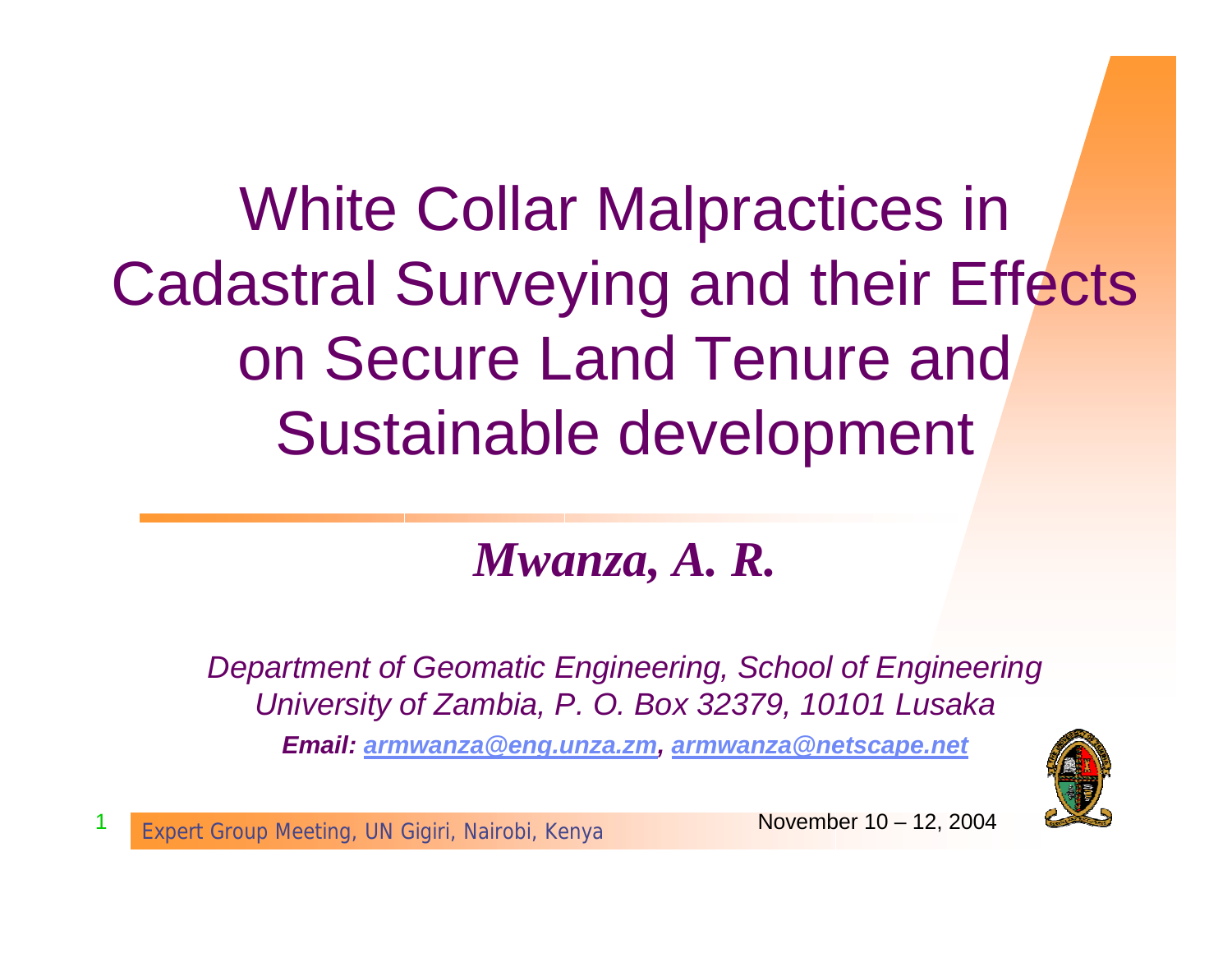## **Introduction**

- Sustainable Development adopted (1992)
- ◆ Depend on surveying, planning and management of land processes
- Malpractices in land delivery system
- ◆ Degrade socio-situation of the poorest of the poor
- ◆ Better cadastral surveying system that would greatly contribute to secure tenure

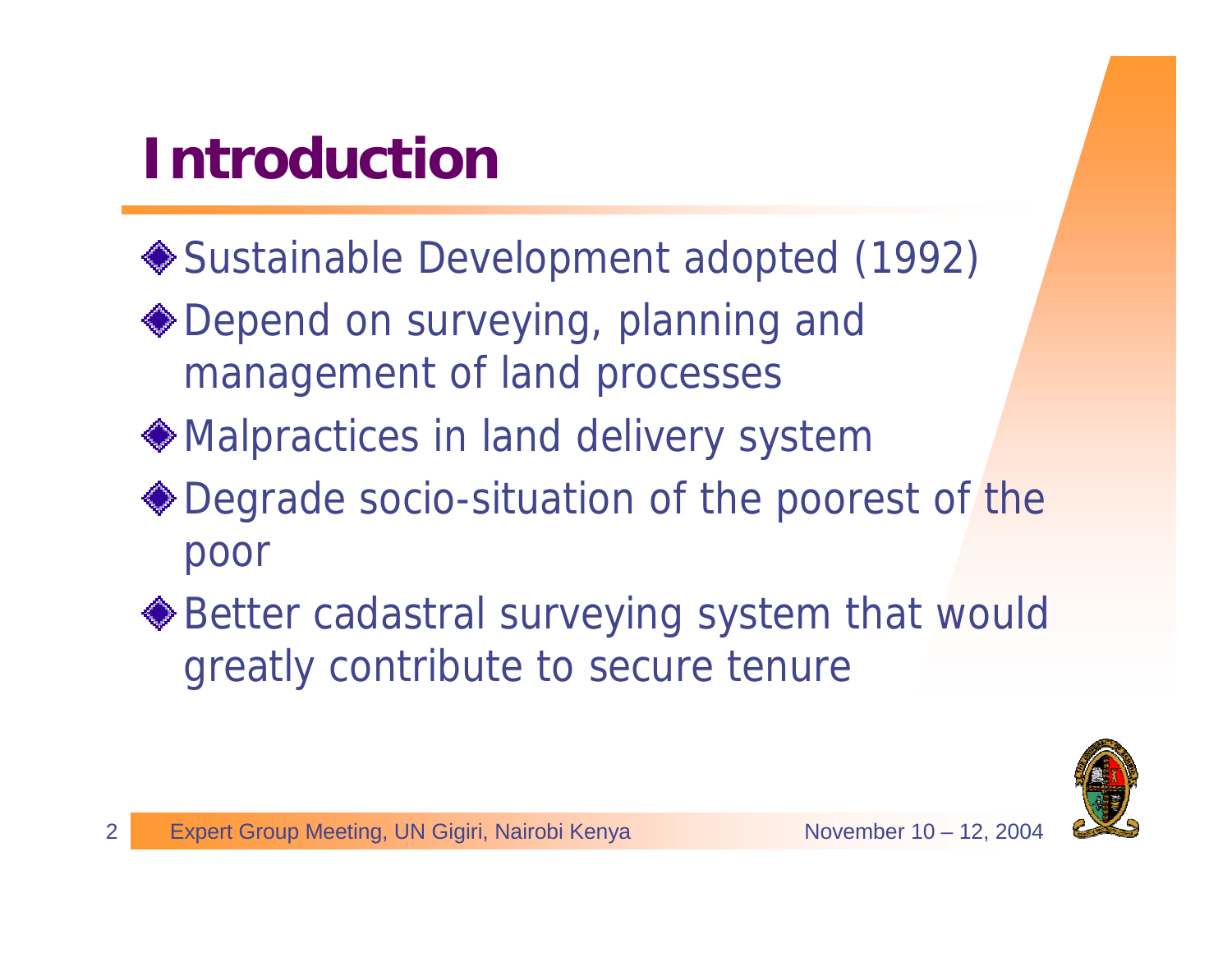## **Land Holding in Zambia**

◆ State land – crown land ◆ Customary land – trust and native land ◆ Land (Conversion of Titles) Act of 1975

◆ Leases - 14 year (sketch)

- ► 30 year occupancy license (housing improvement areas)
- ► 30 year lease (resettlement schemes)
- ► 99 year lease (surveyed land)

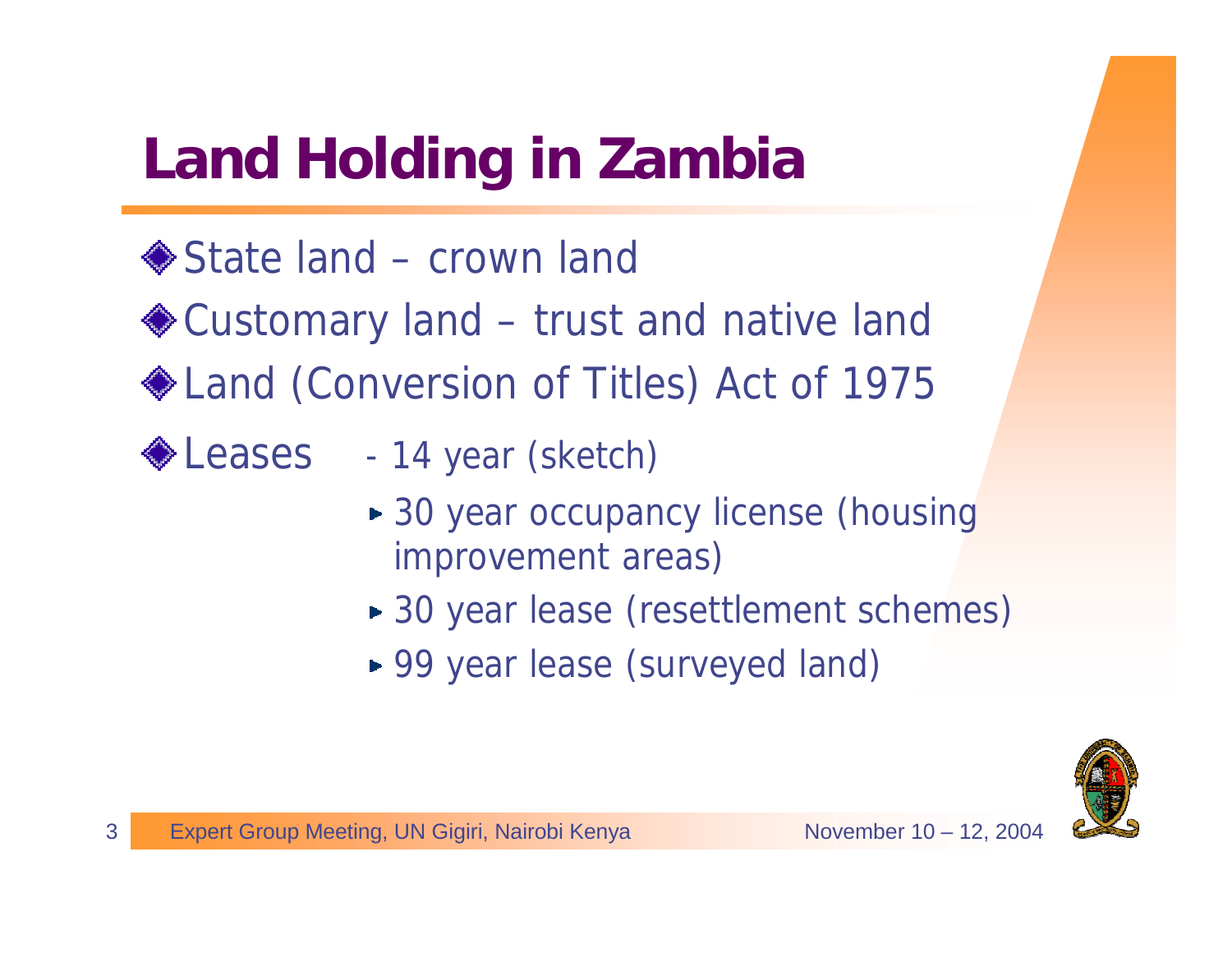# **Cadastral Surveying**

- Licensed land surveyors (~30)
- ◆ Land surveyed based on approved plan; survey plans and reports prepared
- ◆ Survey lodged for examination, subsequent approval and stat filing or referred
- ◆ Collection of approved survey diagrams
- ◆ Major problem blatant disregard of procedure

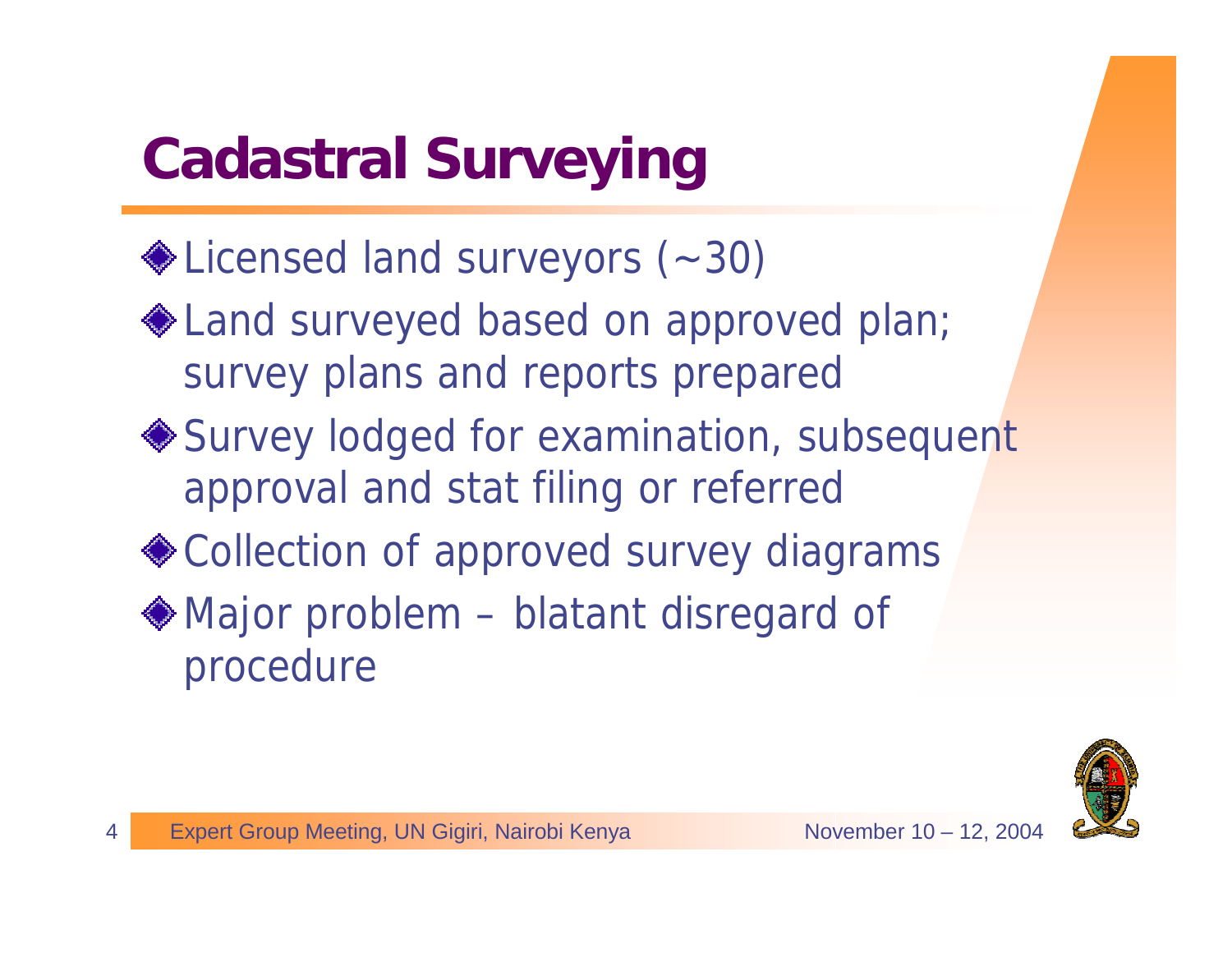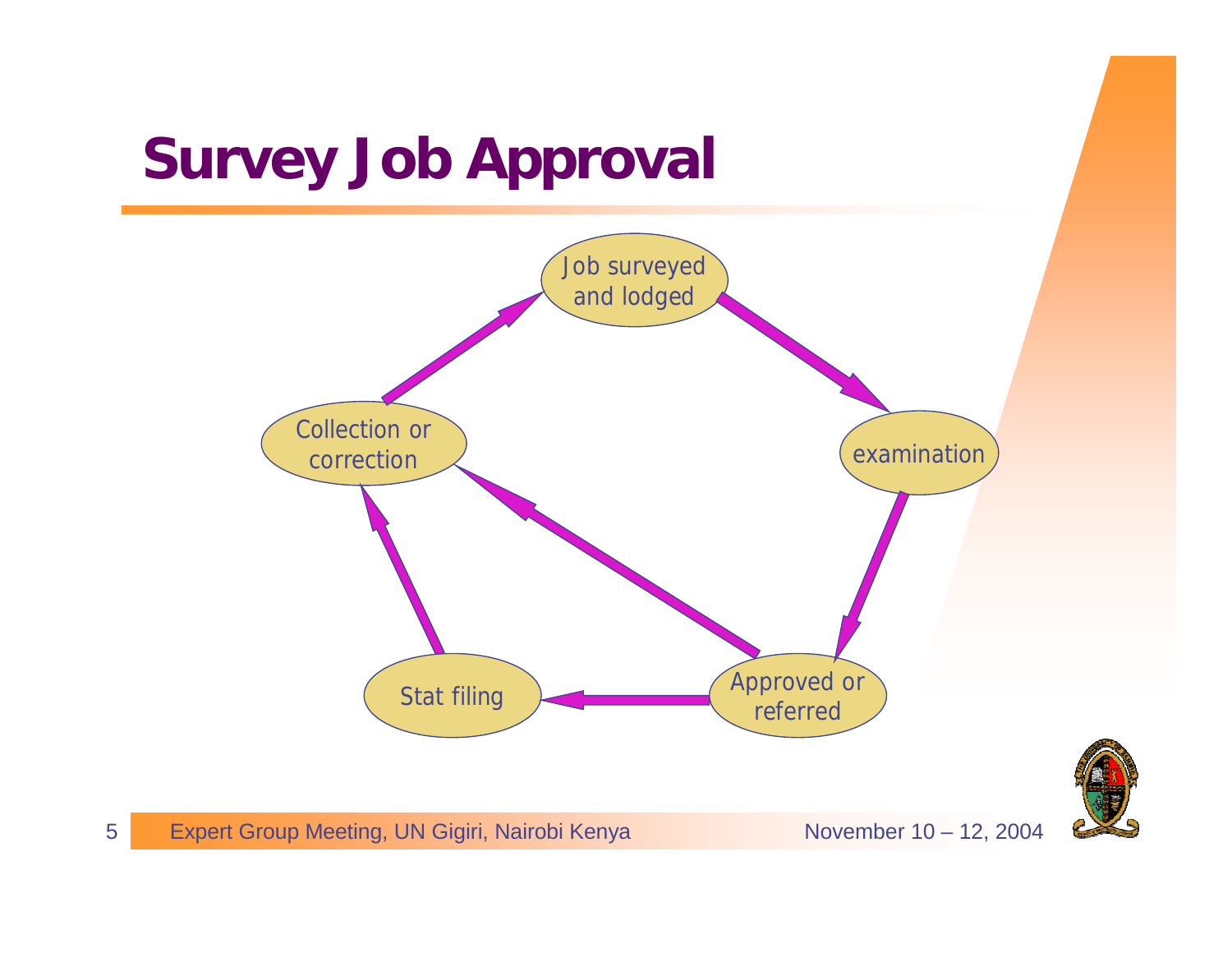# **Methodology**

- ◆ Randomly picked 112 survey records (1996-2003) and searched for them in database
- ♦ Interviews with line officers and private sector
- ◆ Observation and study of current system

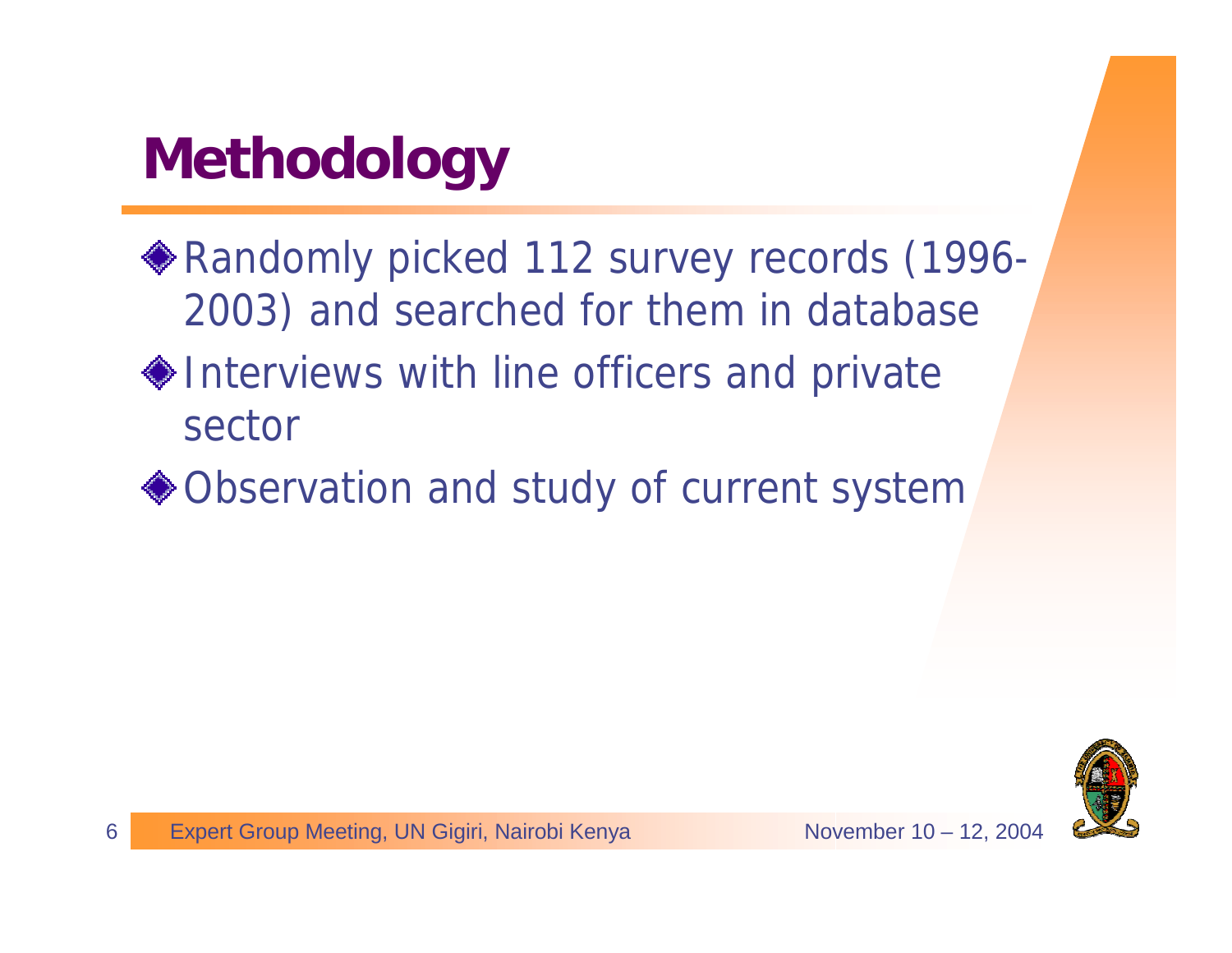# **Findings**

#### (a) Record Searches

◆ 68% exist on ground and in database

- **♦ 32% records either not entered or updated** in database
- ◆ Search by Survey Record (SR) No. not possible with current database

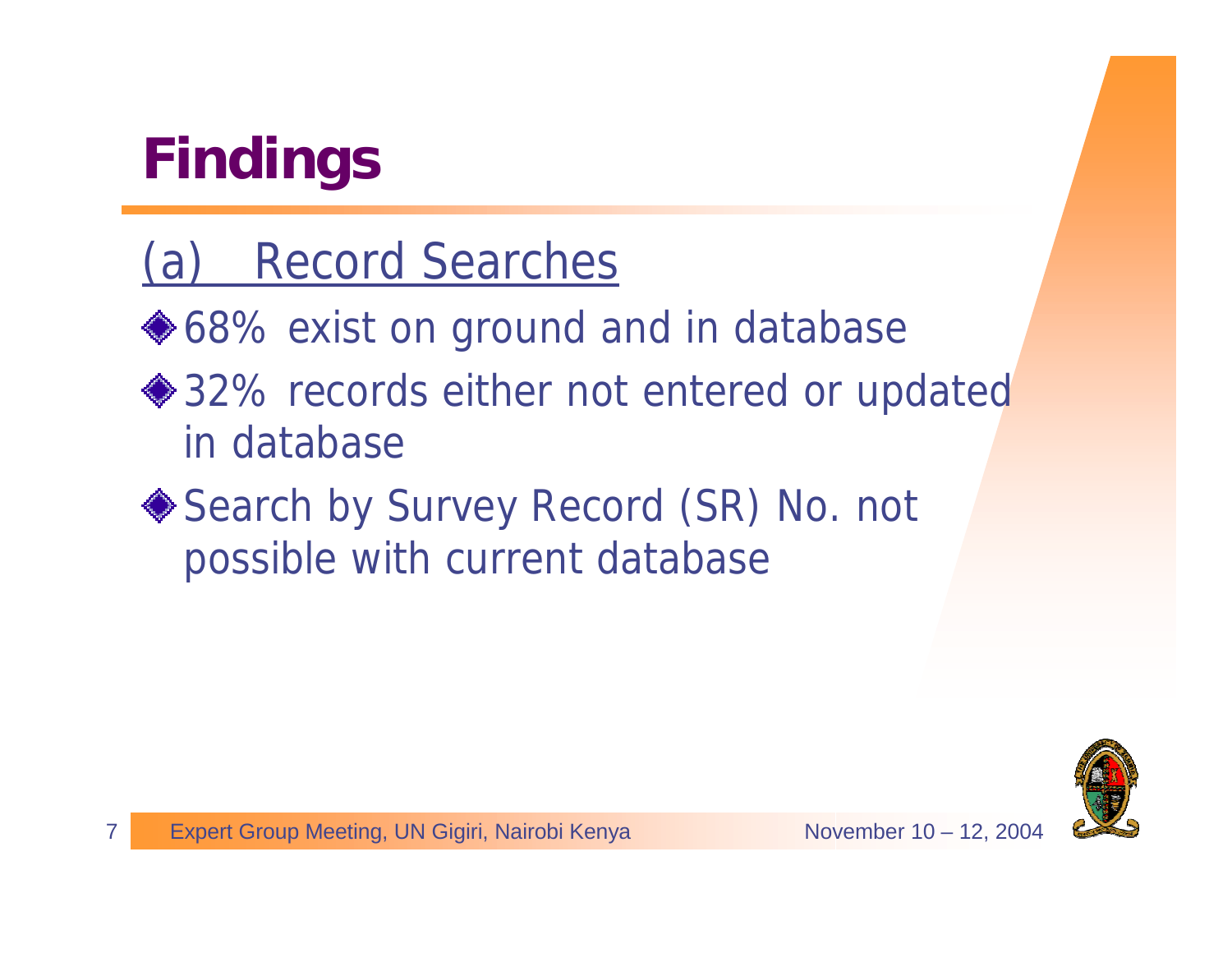# **Findings**

### (b) Interviews and observations

- **Rampant abuse of section 33 of Land Survey** Act
- Indiscriminate issuance of CTCs diagrams
- ◆ Disappearance of survey records
- Plan room dueling as reception and data store
- ◆ Lack of monitoring and verification system for numbered and approved plans

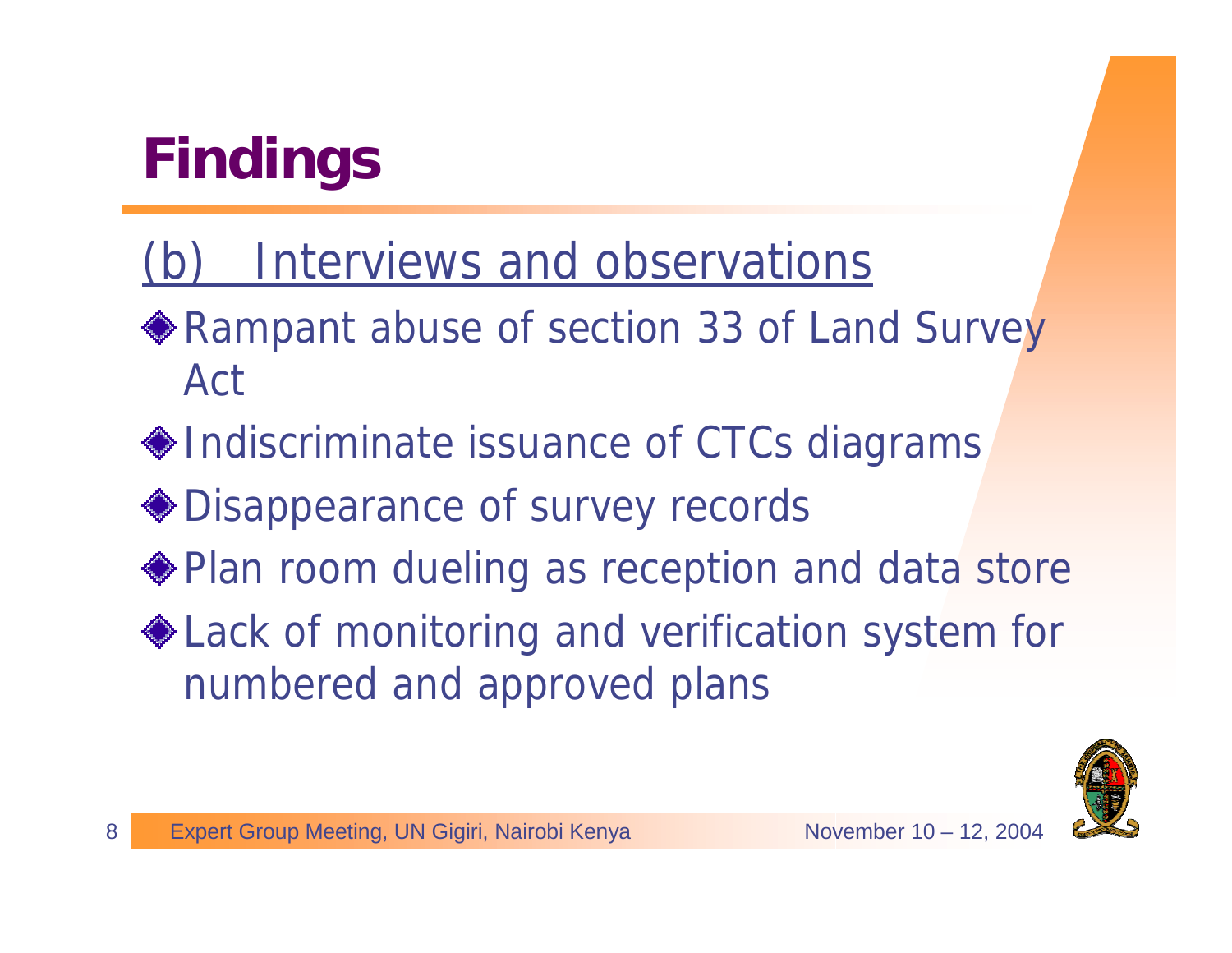### **Recommendations**

- Timely database updates and monthly reconciliations of approved jobs
- Regional surveyors must be licensed land surveyors
- ◆ Restrict use of section 33 to ASG and SG and only apply to non-living surveyor's work
- ◆ CTCs production to be sanctioned by land surveyor who carried out survey

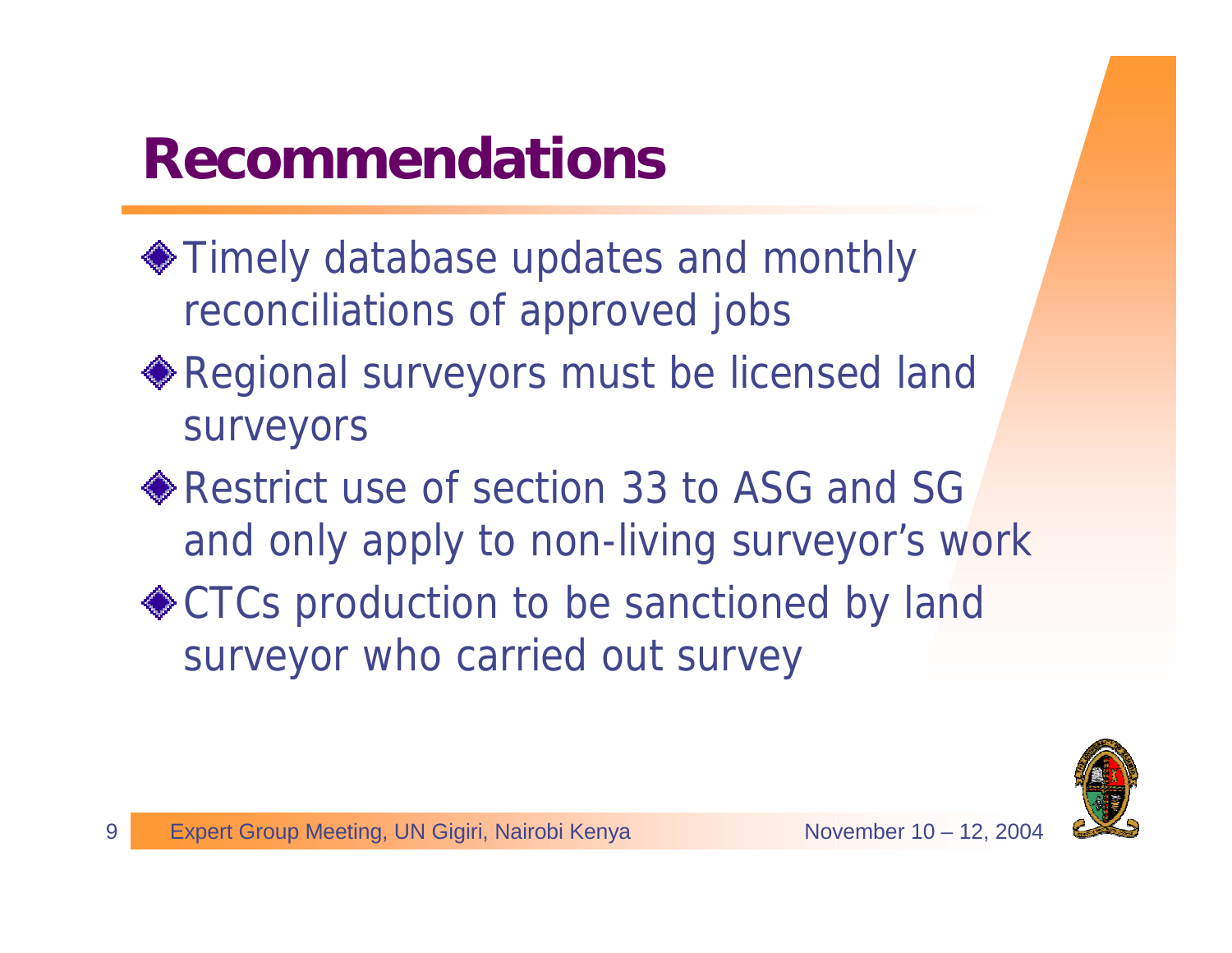### **Recommendations cont'd**

- Monitoring and tracking system for records
- ◆ Restrict use of records to specific people
- Create separate reception from specialized cadastral survey info archive
- ◆ Cross dept awareness in the ministry
- Enhance present database to integrated GIS
- Mount public awareness campaigns on the dangers of using illegal documentation

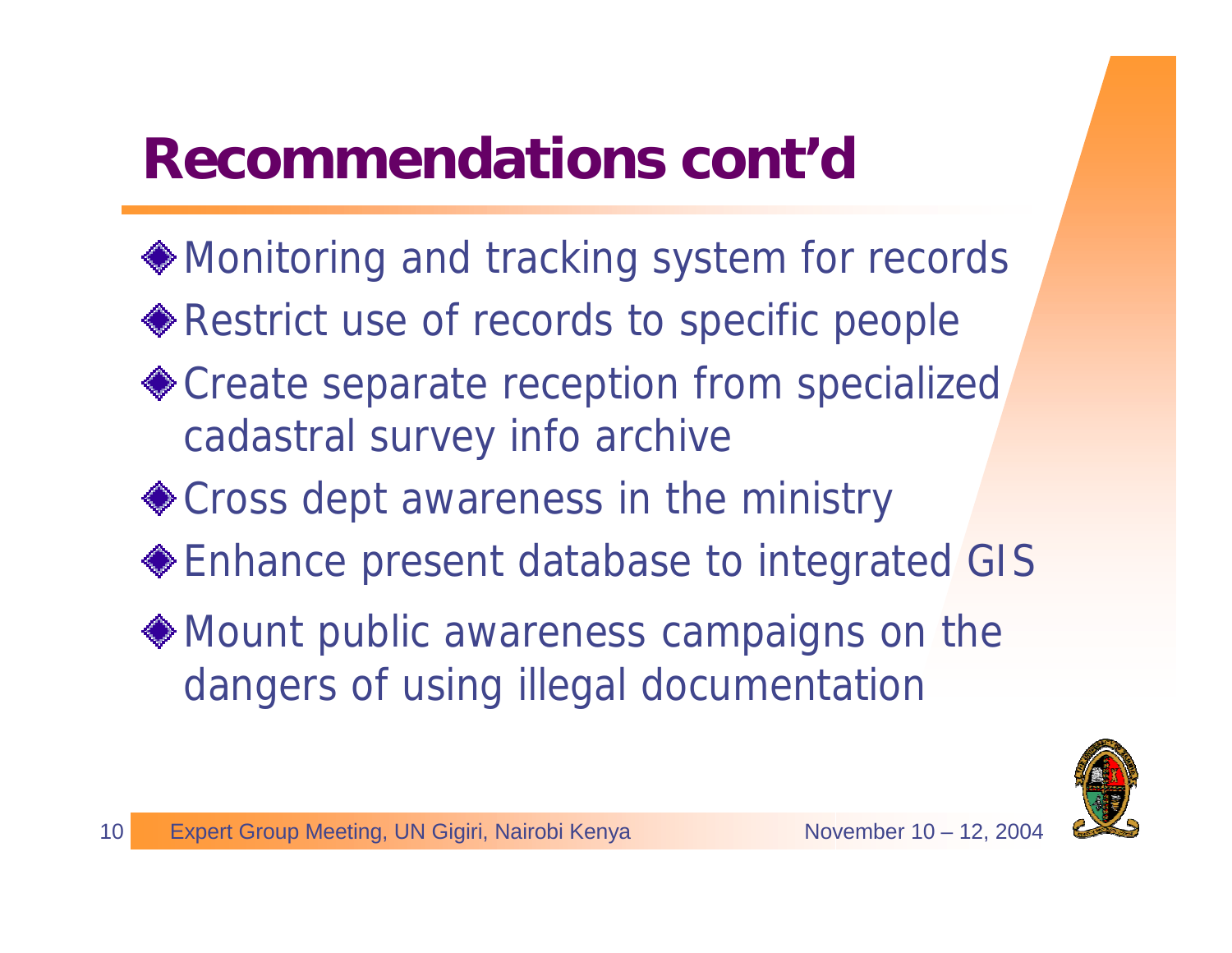### **Effects on Tenure and Development**

◆ Loss of developments on self allocated land Denial of sustainable human settlements ◆ Service delivery becomes a nightmare ◆ Correction is at great cost ◆ Loss of revenue to individuals and govt ◆ Loss of confidence in land delivery system Hence perpetuating/entering a vicious loop of environmental degradation that results unsustainable development

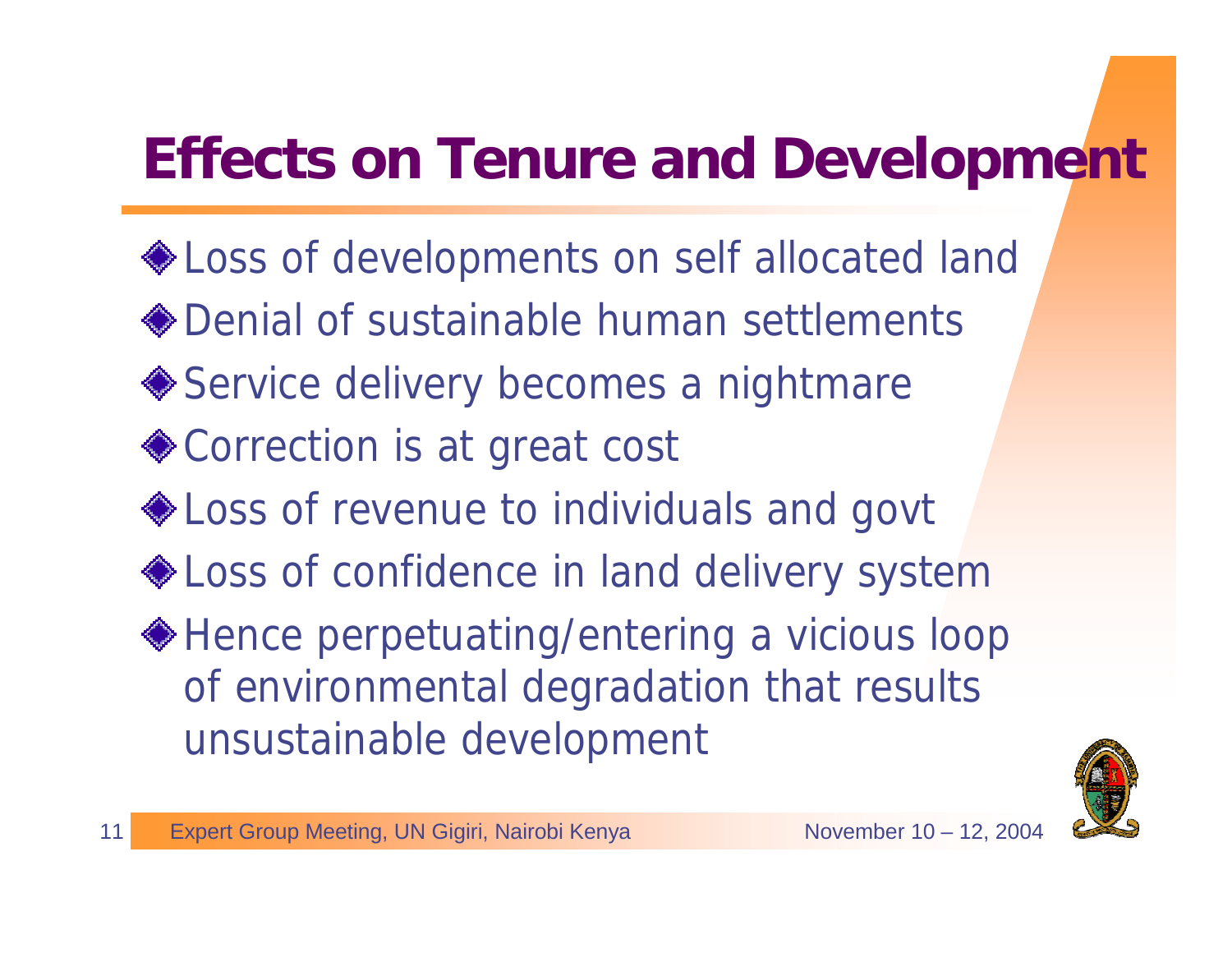## **Conclusion**

- ◆ Poverty is a chronic disease eating away society; affects both haves and have-nots
- ◆ Land is only abundant resource for economic prosperity
- There must be security for rights held in land for sustainable environmentally friendly development
- ◆ Conflict free land delivery system
- ◆ Cadastral survey system that is abreast with an ever changing society and technology